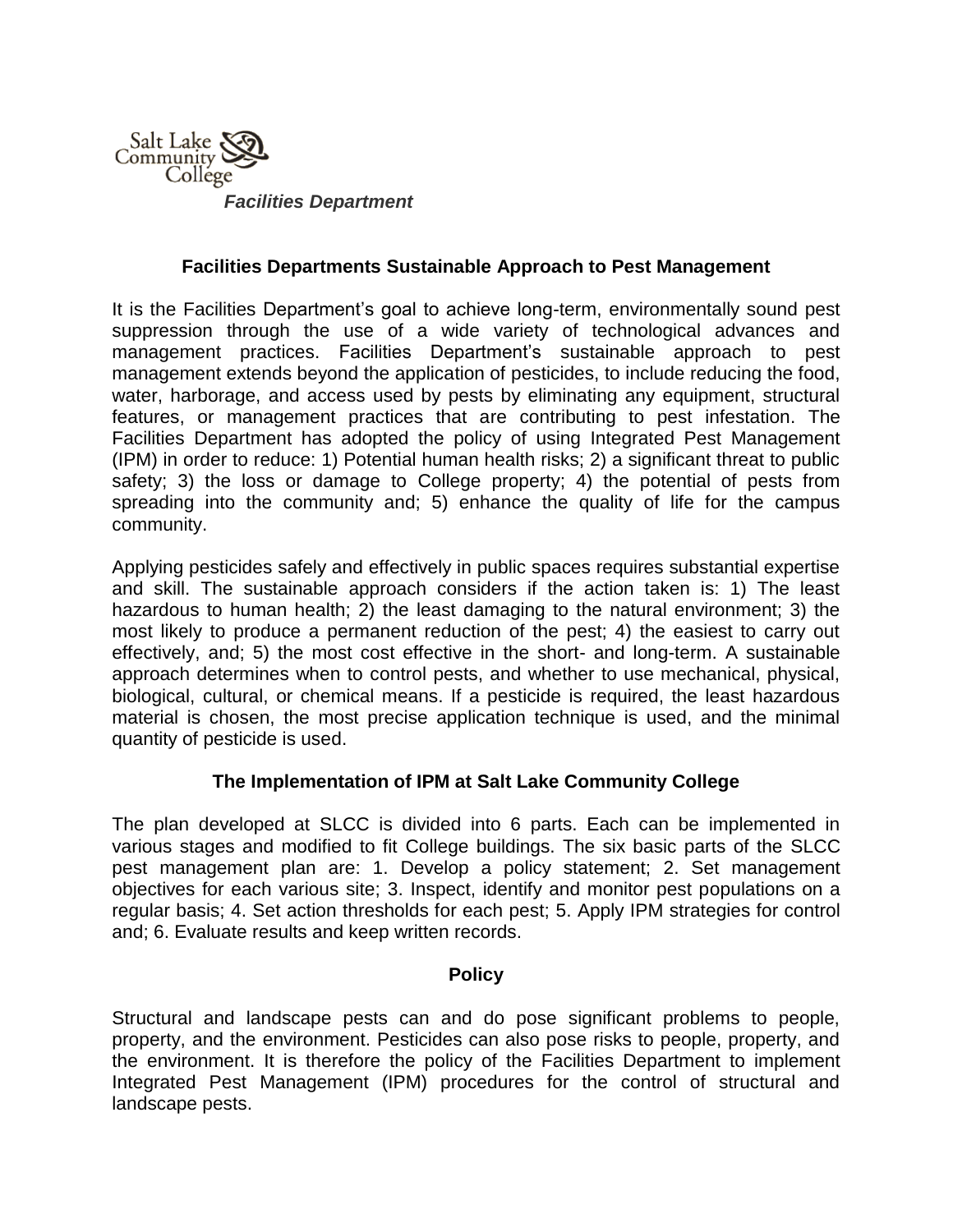IPM procedures will determine when to control pests and whether to use mechanical, physical, cultural, biological, or chemical means. The Facilities Department IPM program depends on current, comprehensive information on the pest, its environment, and the best available pest control methods. Selected non-chemical pest management methods will be implemented whenever possible to provide the desired control of pests. The choice of using a pesticide will be based on a review of all other available options and a determination that these options are not acceptable or are not feasible. Cost or staffing considerations alone will not be adequate justification for use of chemical control agents. The full range of alternatives, including no action, will be considered.

The application of pesticides is subject to the Federal Insecticide, Fungicide, and Rodenticide Act (7 United States Code 136 et seq.), Environmental Protection Agency regulations in 40 Code of Federal Regulations, Occupational Safety and Health Administration regulations, and the Utah Dept. of Agriculture regulations. Records of pesticides use shall be maintained on site to meet the requirements of the state regulatory agency (Utah Department of Agriculture). In addition, pest surveillance data sheets that record the number of pests or other indicators of pest populations are to be maintained to verify the need for treatments.

Pesticide purchases will be limited to the amount authorized for use during the year. Pesticides will be stored and disposed of in accordance with the EPA-registered label directions and state regulations. Pesticides must be stored in an appropriate, secure site not accessible to students, staff, or unauthorized personnel.

Pesticide applicators must be educated and trained in the principles and practices of IPM and the use of pesticides approved by the College, and they must follow regulations and label precautions. Training is conducted in the following areas: Federal and State laws regulating structural pest control, Recognition of pests and damages of structural and vertebrate pests, Pesticide labels and MSDS's, Safety and use of PPE, Environmental Protection, Application equipment, techniques and calibration, Formulation and action of pesticides, Emergency spills, Non-chemical controls, Principles of IPM. Staff, students, faculty, and the public will be educated about potential College pest problems and the IPM policies and procedures to be used to achieve the desired pest management objectives.

## **Passive Fire Protection and Integrated Pest Management**

A new initiative called Passive Fire Protection (PFP) is destined to have a major impact on indoor pest management programs. PFP is designed to systematically eliminate breaches in fire walls by sealing gaps around plumbing pipes, electrical conduits and holes left in walls from remodeling and other activities. PFP is typically mandated and enforced by the State Fire Marshal's office. In turn, this program reduces the access and harborage of indoor pests such as rodents and arthropods in the exact same manner as Integrated Pest Management (IPM) personnel typically perform. By working with architects, contractors and facility maintenance staff to mandate a rigid PFP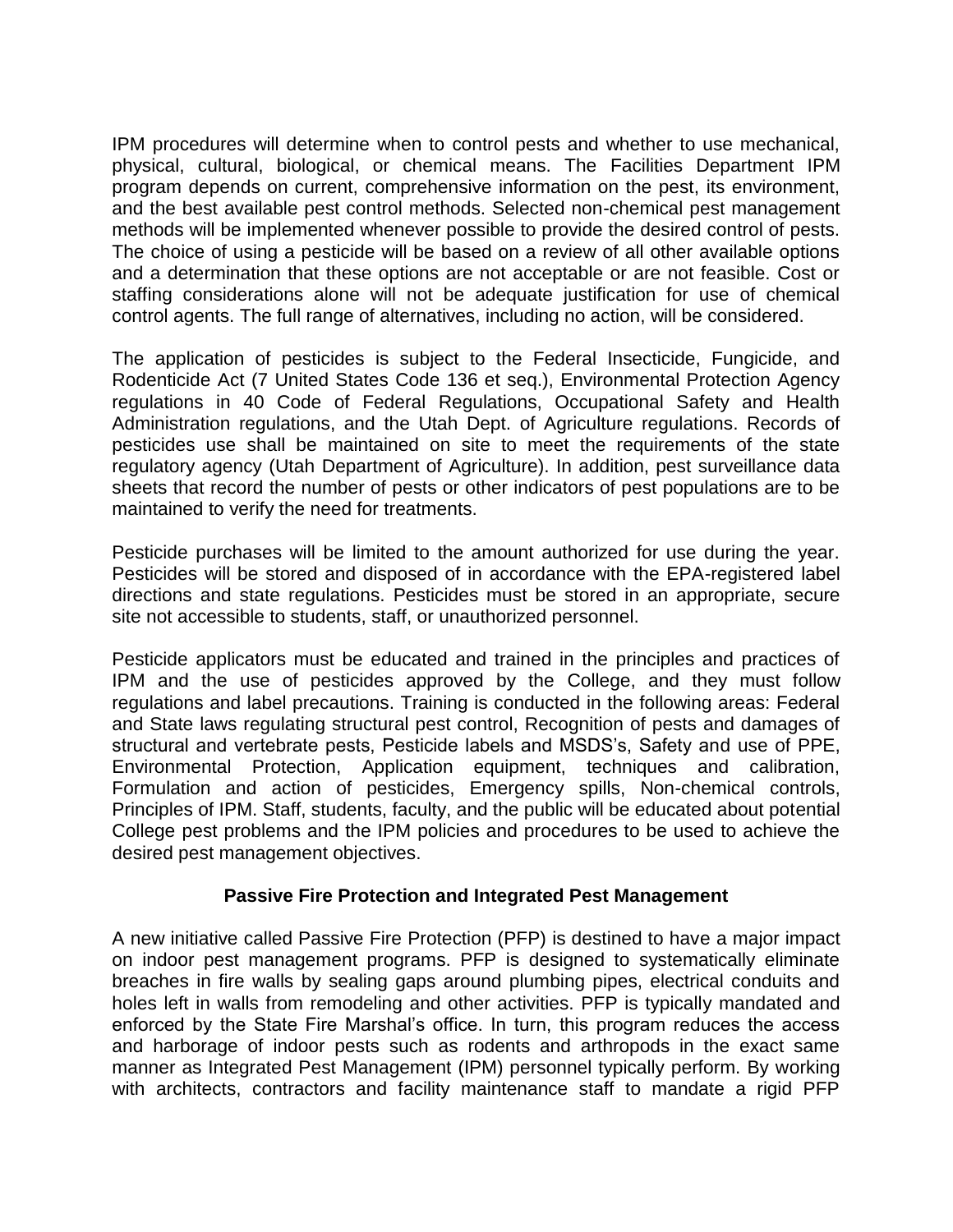program (something they increasingly realize is a responsible requirement) the facility manager can also make large progress in enacting an in-house IPM program.

# **Public Posting Policy**

The Facilities Department posts public notifications for pesticide applications for the use of liquid spray and aerosol products, dusts, powders, fumigants or any fogger product or aerosol product that discharges to a **wide area**. This requirement also applies to all external service providers making pesticide applications on SLCC property.

Posting notifications for pesticide applications are necessary because people that are exposed to substances which may pose a significant risk to health and well-being have a right to receive basic information (Right-to-know) and allows people to take precautionary steps. Postings also educate the public about pesticide safety.

Notification postings are placed at several conspicuous, primary points of entry to the treated site and are in place at least 24 hours in advance of applications and maintained in place for at least 48 hours after application. Signs are a minimum of 4" x 5", be constructed of durable, weatherproof materials, and in contrasting colors (yellow background with black letters). Signs for outdoor applications contain a graphic to discourage people from walking on the turf or landscape. Although the Utah Department of Agriculture does not have specific guidelines for postings, the following information is generally included:

## **The back side of the posting**:

- □ Address and specific area being treated.
- $\Box$  Name and phone number of official contact person(s).
- $\Box$  Name of person making the application.
- $\Box$  Brand name of the product as it appears on the pesticide label.
- $\Box$  Date of pesticide application.
- $\Box$  EPA registration number.
- □ Active ingredient of pesticide.
- □ Restricted-entry interval.
- $\Box$  Name, address and phone number of the nearest medical facility.

 A location where the MSDS's (Material Safety Data Sheet) and product labels can be obtained.

# **The front side of the posting states**:

 $\Box$  A pesticide application is scheduled at this site; OR Pesticides are periodically applied to this site.

- $\Box$  Keep off until dry OR label directions for reentry periods.
- $\Box$  Business (Department) name of the licensee making the application.

Products applied that carry a Worker Protection Standard label may have other specific requirements for posting (check the product label for specific requirements). These notices may be part of a larger sign containing additional information.